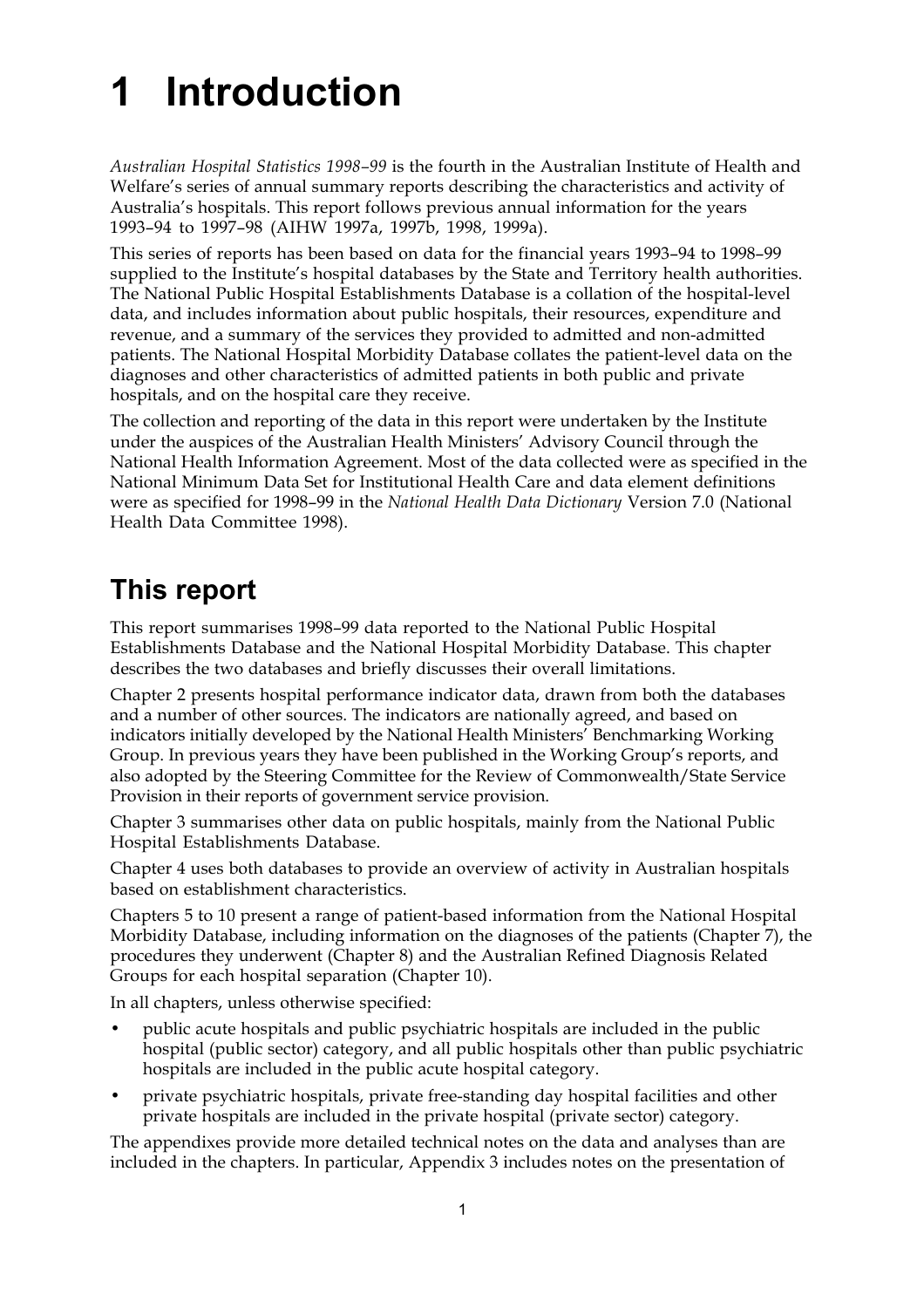data in the tables and Appendix 8 includes the population estimates used for population rate calculations.

Summary information from the Department of Health and Aged Care's 1998–99 National Hospital Cost Data Collection is provided in Appendix 10. This collection is the source of Australian Refined Diagnosis Related Group (AR-DRG) cost weight and average cost information used in Chapters 2, 4, 5 and 10.

#### **The National Public Hospital Establishments Database**

The National Public Hospital Establishments Database holds a record for each public hospital in Australia. It is collated from the routine administrative collections of public acute hospitals, psychiatric hospitals, drug and alcohol hospitals and dental hospitals in all States and Territories.

The collection only covers hospitals within the jurisdiction of the State and Territory health authorities. Hence, public hospitals not administered by the State and Territory health authorities (for example, some hospitals run by correctional authorities in some jurisdictions and those in off-shore territories) are not included. A list of the hospitals included in the database for 1998–99 is provided on the Internet (see Appendix 7).

Information is included on hospital resources (beds, staff and specialised services), recurrent expenditure, non-appropriation revenue and services to admitted and nonadmitted patients. Data on capital expenditure and depreciation are also collected for each jurisdiction. The collection is based on the establishment-level activity and resource data elements, and the system-level data elements, of the National Minimum Data Set for Institutional Health Care.

Validation processes for 1998–99 data involved detailed consultation by the Institute with data providers in each State and Territory, to ensure data quality. Nevertheless, the collection does have some limitations and missing values. Although the data collections are based on national data item definitions, in some cases the actual definitions used vary among the States and Territories.

#### **The National Hospital Morbidity Database**

The National Hospital Morbidity Database is a compilation of electronic summary records collected in admitted patient morbidity data collection systems in Australian hospitals. Data relating to admitted patients in almost all hospitals are included: public acute hospitals, public psychiatric hospitals, private acute hospitals, private psychiatric hospitals and private free-standing day hospital facilities. Lists of the public and private hospitals included in the database for 1998–99 are provided on the Internet (see Appendix 7).

Public sector hospitals that were not included were those not within the jurisdiction of a State or Territory health authority (hospitals operated by the Department of Defence or correctional authorities, for example, and hospitals located in off-shore territories). In addition, data were not supplied for one small 'outpatient clinic' in Queensland, a forensic hospital in Tasmania, and a mothercraft hospital in the Australian Capital Territory.

Private sector hospitals that were not included were 12 private free-standing day hospital facilities and one other private hospital in Victoria, three private free-standing day hospital facilities in South Australia, one private free-standing day hospital facility and four other private hospitals in Tasmania, six private free-standing day hospital facilities and one private hospital in the Australian Capital Territory, and the one private hospital in the Northern Territory. In addition, about 5.6% of private hospital separations data for Western Australia were not included (mainly for hospitals other than free-standing day hospital facilities); the Western Australian data were provided as at 31 December 1999, and some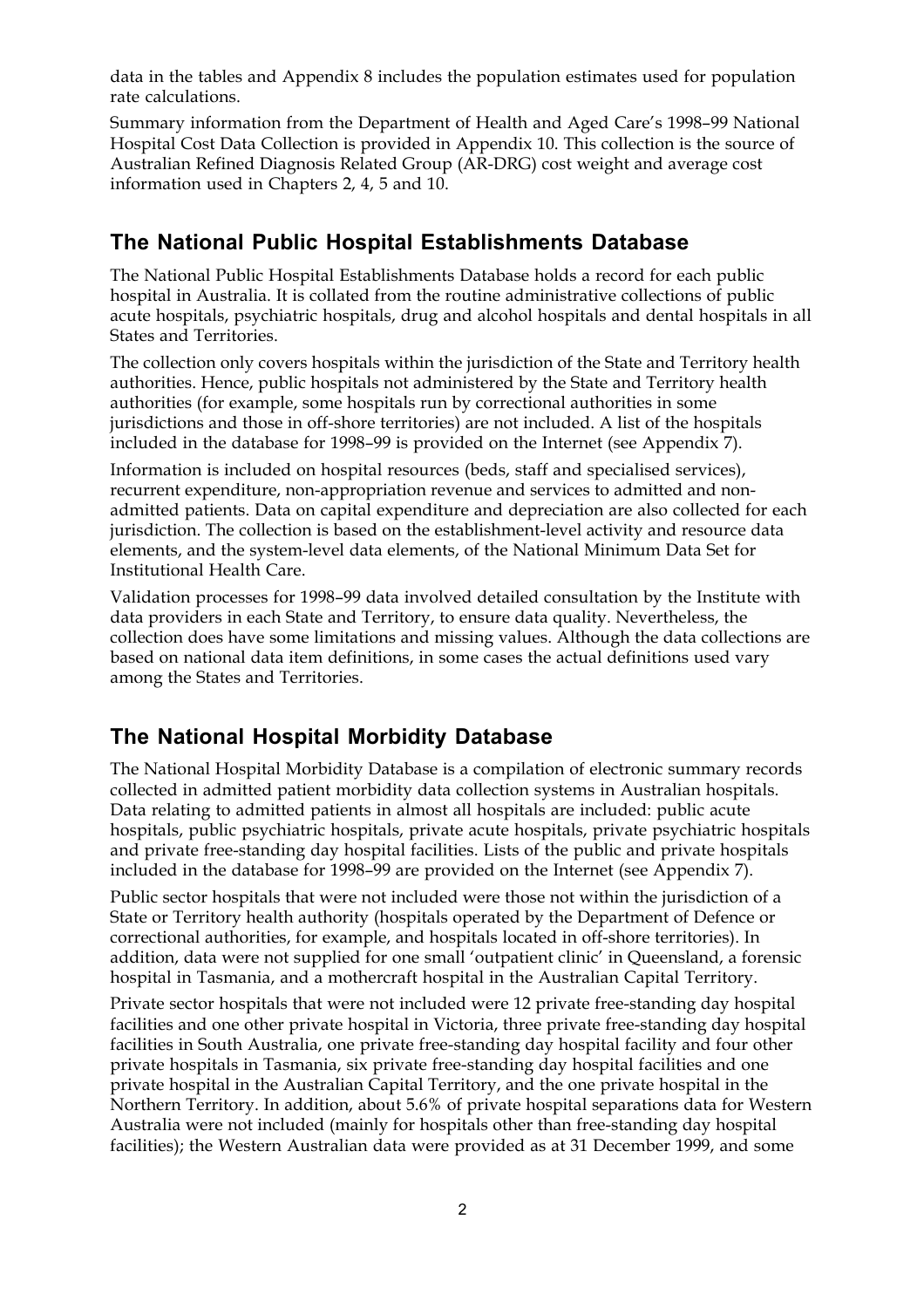private hospitals had been unable to finalise their data by then due to system problems associated with the introduction of ICD-10-AM.

The data supplied for the National Hospital Morbidity Database were based on the patientlevel data items of the National Minimum Data Set for Institutional Health Care. They include demographic, administrative and length of stay data, and data on the diagnoses of the patient, the procedures they underwent in hospital and external causes of injury and poisoning.

A process of validation of the morbidity database was jointly undertaken by the Institute and the data providers to ensure data quality. When data were supplied using nonstandard definitions or classifications, the Institute mapped them to the *National Health Data Dictionary* definitions, where possible, in collaboration with the data providers. Further information on the mapping of data for newborn episodes of care (those for patients aged 9 days or less on admission) and of data for the area of usual residence of the patients is presented in Appendix 3.

Diagnosis, procedure and external cause data for 1998–99 were reported to the National Hospital Morbidity Database by Queensland, Western Australia, South Australia and Tasmania using the *Australian Version of the International Classification of Diseases, 9th Revision, Clinical Modification* (ICD-9-CM) (National Coding Centre 1996). The data were reported by New South Wales, Victoria, the Australian Capital Territory and the Northern Territory using the *International Statistical Classification of Diseases and Related Health Problems, 10th Revision, Australian Modification* (ICD-10-AM) (National Centre for Classification in Health 1998). The data reported in ICD-9-CM were mapped by the Institute to ICD-10-AM so that national data could be presented in a single classification in this report. Further information about the introduction of ICD-10-AM and this mapping is presented in Appendix 4.

Most data providers were able to supply records for separations of patients aged 9 days or less on admission (*Newborn* episodes of care) with no 'qualified days' (see Glossary); however, Tasmania was not able to provide data for most of these separations for both the public and private sectors and some other jurisdictions were unable to provide these data for all relevant private sector separations. These patients do not meet admission criteria for all purposes, so they have been excluded from this report, except as specified in Chapter 5. Records for hospital boarders were also removed from the database, in consultation with the data providers, as they are not admitted patients.

Records for 1998–99 are for hospital separations (discharges, transfers, deaths or changes in type of episode of care) in the period 1 July 1998 to 30 June 1999. Data on patients who were admitted on any date before 1 July 1998 are included, provided that they also separated between 1 July 1998 and 30 June 1999. A record is included for each separation, not for each patient, so patients who separated more than once in the year have more than one record in the database.

#### **Limitations of the data**

The major variations from the *National Health Data Dictionary* definitions, substantial differences in scope, the effects of different populations and other major impacts on data quality have been noted within appropriate sections of this report. These general notes should also be used to guide interpretation of the data.

• Although the *National Health Data Dictionary* definitions form the basis of the two databases, the actual definitions used may have varied among the data providers and from one year to another. In addition, fine details of the scope of the data collections may vary from one jurisdiction to another. Comparisons between the two databases, the States and Territories, reporting years and hospital sectors should therefore be made with reference to the accompanying notes.